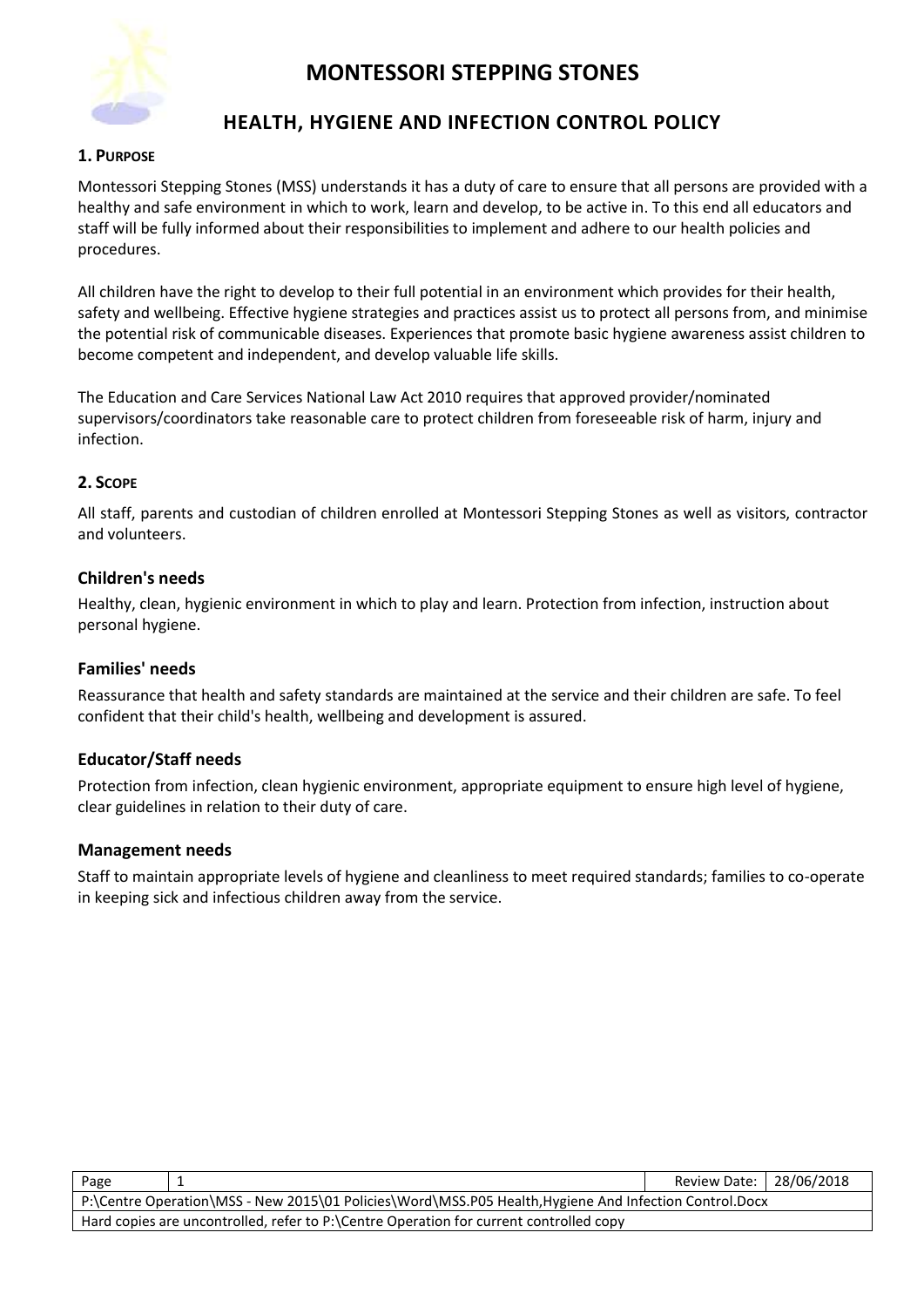

#### **3. DESCRIPTION/GENERAL**

Montessori Stepping Stones (MSS) aims to promote a healthy and safe environment in which children will develop and learn about the world around them. We are committed to protecting our stakeholders through the implementation and monitoring of simple hygiene and infection control strategies. The application of preventative measures through an infection control program aims to prevent the spread of infections and will be followed by all staff at Montessori Stepping Stones at all times. The centre has documented approach to provision of a healthy environment; approach to educator/staff professionalism and responsible conduct.

Montessori Stepping Stones staff will follow attached Recommended Minimum Periods of Exclusion (see ANNEX) to exclude children and educators and inform parents of exclusion and non-exclusion periods for infectious diseases. We will minimise the spread of potential infectious diseases between children, other children and educators by excluding children who may have an infectious disease or are too ill to attend the service and facilitating the prevention and effective management of acute illness in children.

Notification of the child's parents or nominated contacts will occur immediately.

All appropriate notifications to the local Public Health Unit are available under the 'Infectious Diseases requiring Notification to the local Public Health Unit and must occur within 24 hours. The Nominated Supervisor is responsible for notifying the local Public Health Unit.

Children might be brought to care with symptoms or signs of illness or while in care suddenly develop an illness that has not been diagnosed by a doctor, and that might be potentially infectious or potentially life-threatening for the child. Symptoms may not clearly fit those listed in exclusion diseases making it difficult for the service to decide whether to accept or exclude the child from the service. Many illnesses, while not fitting exclusion criteria, can transmit disease to other children in care, and many non-exclusion diseases can make a child too ill to participate in normal care activities.

### **Legislation and Government Requirements**

Western Australia OCCUPATIONAL SAFETY AND HEALTH ACT 1984 Western Australia OCCUPATIONAL SAFETY AND HEALTH REGULATIONS 1996 Education and Care Services National Law (WA) Act 2012, (Education and Care Services National Regulations 2012

#### **National Regulations**

| <b>Regulation</b> | <b>Description</b>                                              |
|-------------------|-----------------------------------------------------------------|
| 77                | Health, hygiene and safe food practices                         |
| 78                | Food and beverages                                              |
| 85                | Incident, injury, trauma and illness policies and procedures    |
| 86                | Notification to parents of incident, injury, trauma and illness |
| 87                | Incident, injury, trauma and illness record                     |
| 88                | Infectious diseases                                             |
| 90                | Medical conditions policy                                       |
| 162               | Health information to be kept in enrolment record               |

### **ACECQA Guide to National Regulations Education and Care Services National Law and (Education and Care Services National Regulations 2011 , [2] Chapter 4: Operational Requirements, Quality Area 2, pg 55 -70**

| Page                                                                                                   |  | Review Date:   28/06/2018 |  |  |
|--------------------------------------------------------------------------------------------------------|--|---------------------------|--|--|
| P:\Centre Operation\MSS - New 2015\01 Policies\Word\MSS.P05 Health, Hygiene And Infection Control.Docx |  |                           |  |  |
| Hard copies are uncontrolled, refer to P:\Centre Operation for current controlled copy                 |  |                           |  |  |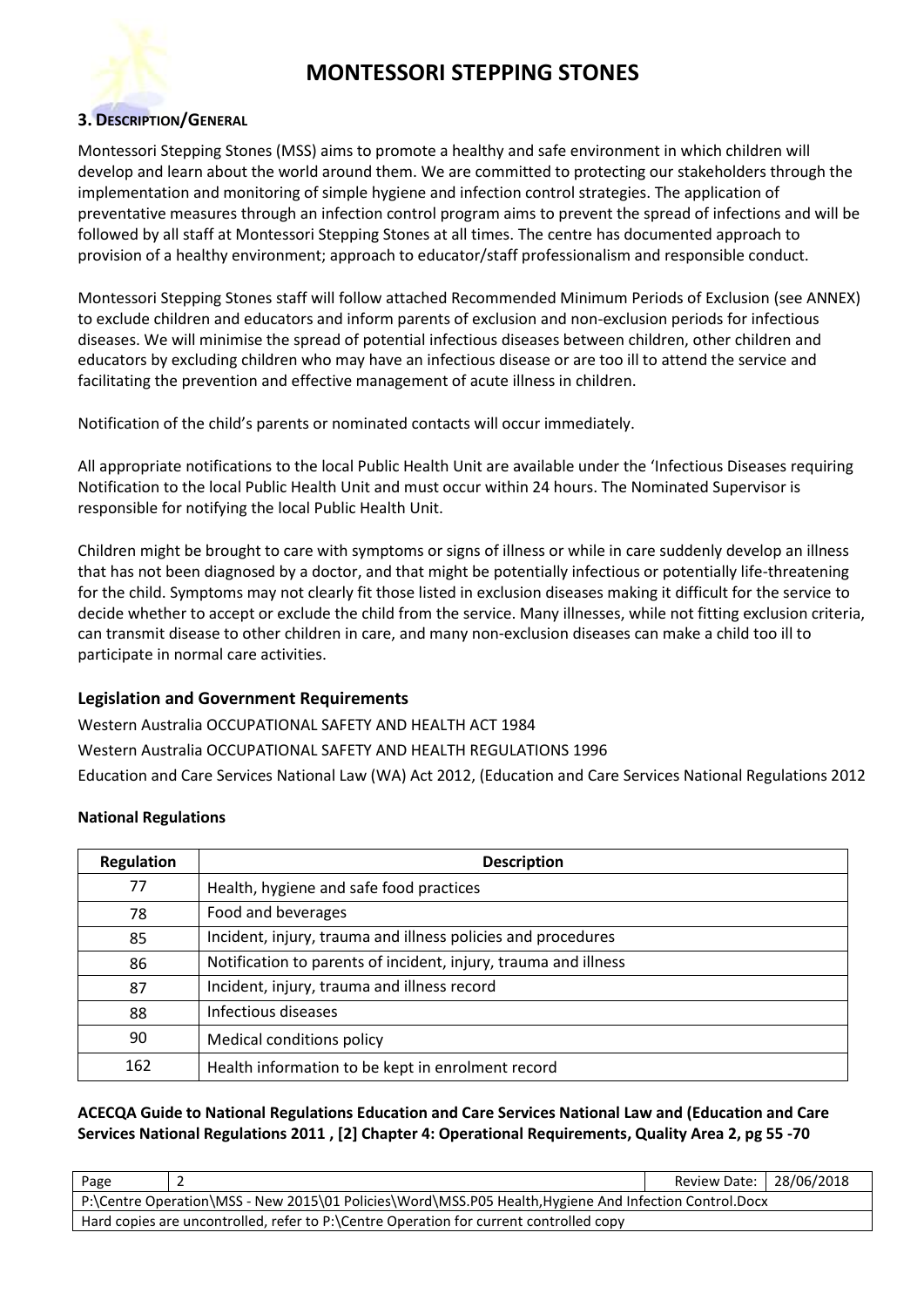#### **National Quality Standard (NQS)**

| <b>Quality Area</b> | <b>Element</b> | <b>Description</b>                                                                                                                            |
|---------------------|----------------|-----------------------------------------------------------------------------------------------------------------------------------------------|
|                     | 2.1.1          | Each child's health needs are supported.                                                                                                      |
|                     | 2.1.4          | Steps are taken to control the spread of infectious diseases and to manage<br>injuries and illness, in accordance with recognised guidelines. |
|                     | 2.3.2          | Every reasonable precaution is taken to protect children from harm and any                                                                    |
|                     |                | hazard likely to cause injury.                                                                                                                |

#### **EYLF**

**Learning outcome 3 Children have a strong sense of wellbeing**

Promote continuity of children's personal health and hygiene by sharing ownership of routines and schedules with children, families and the community.

Discuss health and safety issues with children and involve them in developing guidelines to keep the environment safe for all.

Model and reinforce health, nutrition and personal hygiene practices with children.

#### **4. PRINCIPLES AND STRATEGIES**

#### **Principles**

If an infectious disease arises at the service we will respond to any symptoms in the following manner -

- $\triangleright$  Isolate the child from other children.
- $\triangleright$  Ensure the child is comfortable and appropriately supervised by educators.
- $\triangleright$  Contact the child's parents or nominated emergency contact. If the child's parents are unavailable we will contact the next nominated individual. We will inform the contact of the child's condition and ask for a parent or other authorised individual to pick the child up as quickly as possible. Any individual picking the child up from the service must be approved by the child's parents and be able to show identification.
- $\triangleright$  Ensure all bedding, towels and clothing which has been used by the child is disinfected. These items will be washed separately and if possible air dried in the sun.
- $\triangleright$  Ensure all toys used by the child are disinfected.
- $\triangleright$  Ensure all eating utensils used by the child are separated and sterilised.
- $\triangleright$  Provide information in the child's home languages to the best of our ability.
- $\triangleright$  Inform all service families and educators of the presence of an infectious disease.
- $\triangleright$  Ensure confidentiality of any personal health related information obtained by the service and educators in relation to any child or their family.

If a child or educator has been unable to attend the Service because of an infectious illness the individual must provide a doctors certificate which specifically states the child/staff member is ok to return to the Service. **Infectious Diseases requiring Notification to the local Public Health Unit** :

Infectious Diseases only require notification from doctors and laboratories. A list of diseases can be found on following form –

<http://www.public.health.wa.gov.au/cproot/570/2/Health%20Department%20Notification%20Form.pdf>

| Page                                                                                                   |  | Review Date:   28/06/2018 |  |  |
|--------------------------------------------------------------------------------------------------------|--|---------------------------|--|--|
| P:\Centre Operation\MSS - New 2015\01 Policies\Word\MSS.P05 Health, Hygiene And Infection Control.Docx |  |                           |  |  |
| Hard copies are uncontrolled, refer to P:\Centre Operation for current controlled copy                 |  |                           |  |  |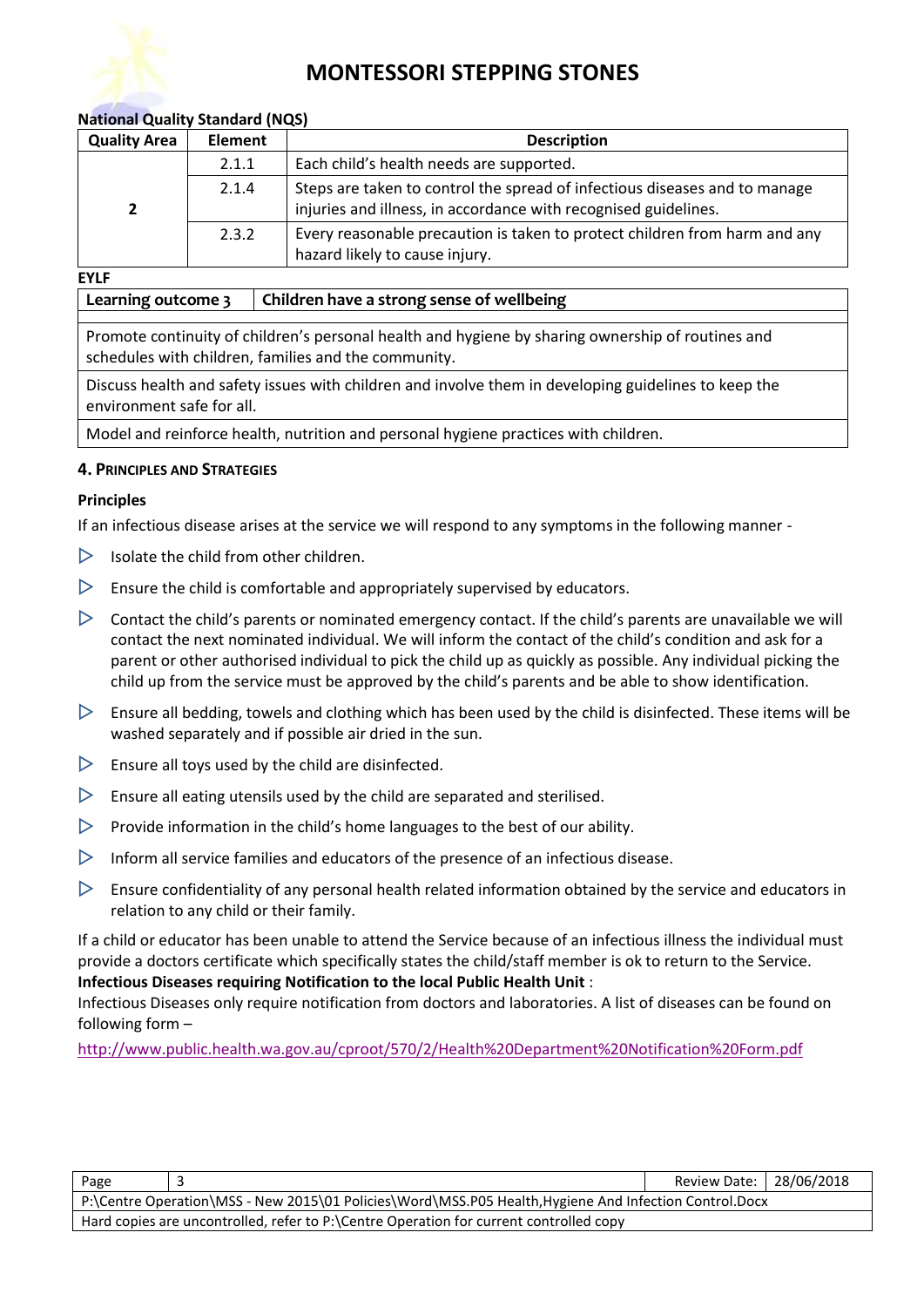

#### **Hygiene**

All educators/staff are required to observe and maintain high standards of hygiene at Montessori Stepping Stones.

- $\triangleright$  Educators/staff will be provided with training on infection control.
- $\triangleright$  Educator's role model personal hygiene and discuss hygiene practices with children.
- $\triangleright$  Hand hygiene considered to be the most effective way of controlling infection in the service. Educators and children should wash their hands:
	- ➢ **when** arriving at the service to reduce the introduction of germs.
	- ➢ **before** all clean tasks e.g. handling and preparing food and eating.
	- ➢ **after** all dirty tasks e.g. nappy changing, toileting, cleaning up urine, faeces, vomit or blood, wiping a nose, playing outside, handling animals after removing gloves.
	- ➢ **before** going home to prevent taking germs home.
- $\triangleright$  MSS has an adequate number and placement of hand washing basins and is committed to maintaining these in a hygienic and serviceable condition.
- $\triangleright$  Notices which clearly explain effective hand washing procedures will be displayed next to hand washing basins.
- $\triangleright$  MSS laundry facilities that are adequate and appropriate for the needs of our services, and are located and maintained in a way that prevents unsupervised access by children.
- $\triangleright$  Soiled laundry will be hygienically stored in a sealed container in an area inaccessible to children, until such a time as it is laundered or removed from the premises. Items returned to a child's home for laundering will have soiling removed and will be placed in a leak proof container and not placed in the child's bag in contact with personal items. It is not recommended that educators/staff rinse soiled clothes due to risk of contaminating their clothing which can then be a source for transporting germs.
- $\triangleright$  Educators will wear gloves when handling soiled linen and will follow recommended procedures for washing soiled linen.**<sup>1</sup>**
- $\triangleright$  Educators/staff will use separate cloths or tissues to wipe different children's faces and noses. Tissues will be disposed of immediately after wiping a child's nose. Hand hygiene will be performed between each child after wiping noses and disposing of tissues.
- $\triangleright$  Educators/staff will use colour coded sponges for cleaning different areas (i.e. blue for classroom, yellow for art areas), and will wear rubber gloves when cleaning and hang them outside to dry when finished, including rubber gloves.
- $\triangleright$  The service will use detergent and warm water to clean except where the public health authority recommends a particular disinfectant for an outbreak of an infectious disease.
- $\triangleright$  Each child will have their own bedding which will be washed at least once a week or after soiling. Educators will follow recommended procedures for dealing with a child's soiled bedding. **<sup>1</sup>**

| Page                                                                                                   |                                                                                        | Review Date:   28/06/2018 |  |  |  |
|--------------------------------------------------------------------------------------------------------|----------------------------------------------------------------------------------------|---------------------------|--|--|--|
| P:\Centre Operation\MSS - New 2015\01 Policies\Word\MSS.P05 Health, Hygiene And Infection Control.Docx |                                                                                        |                           |  |  |  |
|                                                                                                        | Hard copies are uncontrolled, refer to P:\Centre Operation for current controlled copy |                           |  |  |  |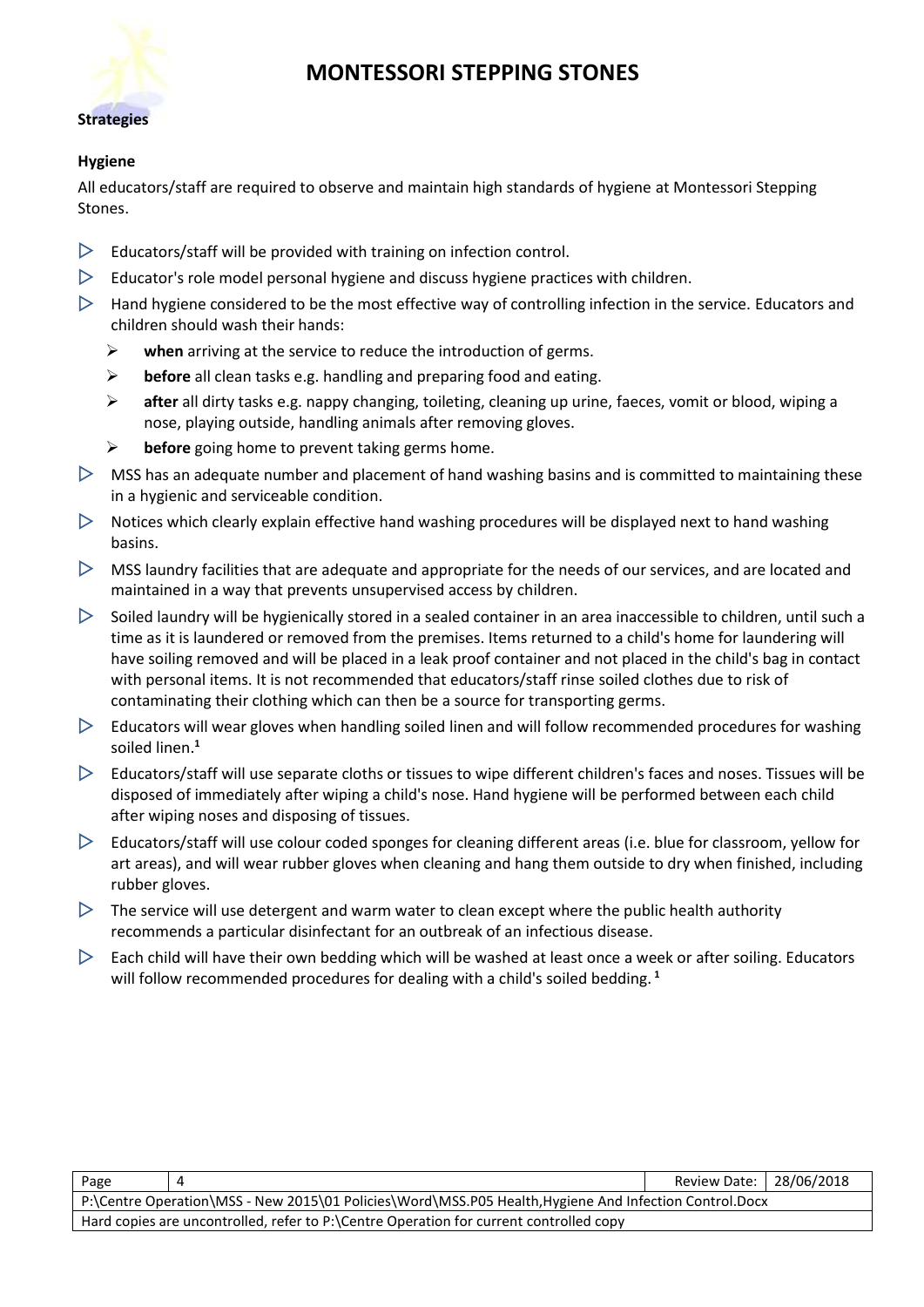#### **Toileting and nappy changing**

Nappy changing will be done only in the nappy change area which will be properly stocked with gloves, paper towels, towelettes, plastic bags, fresh nappies, clean clothes & rubbish bin with sealed lid lined with plastic. After each nappy change the child's and educator's hands will be washed and the change table or mat cleaned with heavy duty disinfectant, as per MSS.OP11 Nappy Changing.

MSS asks:

Parents and families to supply disposable nappies/pull-ups;

and specialized creams for allergens or skin irritations of their children.

- $\triangleright$  Educators will discuss signs of toileting readiness with parents and families and work with them to develop a consistent approach to toilet training.
- $\triangleright$  Educators will not begin toilet learning of a child until there are definite indications that the child is developmentally and emotionally ready.
- $\triangleright$  Educators will ask families whose children are toilet learning to supply several changes of clothing. Educators will follow recommended procedures for assisting children during toilet learning and dealing with children's soiled clothes, as per MSS.OP08 Soiled Clothes Change & Storage.
- $\triangleright$  Educators will always encourage children's efforts to develop independence.
- $\triangleright$  Nappy changing and toileting is flexible and responsive to children's individual needs.
- $\triangleright$  Nappy changing and toileting procedures are displayed in the nappy change and toileting areas (MSS.OP10, MSS.OP11).
- $\triangleright$  Educators may recommend a variety of learning methods to parents and families who have requested assistance in toileting.
- $\triangleright$  Educators will interact with children in a relaxed and positive way during nappy changing and toileting as this is an excellent time to continue verbal interactions with children especially as it is a one to one time.
- $\triangleright$  We will ensure that developmentally and age appropriate toilets, hand washing facilities and products are easily accessible to children. Children will be supervised and encouraged to flush toilets and wash and dry their hands after use.
- $\triangleright$  Incontinent children will never be embarrassed by educators/staff in regard to toileting habits. Educators will discourage any negatives from families within a child's hearing.

#### **Bedding**

 $\triangleright$  Each child will have their own bedding which will be supplied by the family.

#### **Cleanliness of toys and equipment**

- $\triangleright$  Toys, equipment and dress up clothes will be washed regularly (i.e. daily, after being mouthed by a child and after being handled by a child who is sick) in disinfectant solution, and one criteria for selecting new toys will be their ease to clean. Toys in the babies' room will not be shared in order to protect babies against the spread of infection. The sharing of toys will be limited when children are not toilet trained, and/or are mouthing, to reduce the spread of infection.
- $\triangleright$  Surfaces will be cleaned with disinfectant after each activity and all surfaces cleaned thoroughly daily. Floors in the babies and toddlers rooms will be washed each day. Areas contaminated with blood and body fluids will cleaned as per Staying Healthy in Childcare **<sup>1</sup>** , depending on the size and type of spill.
- $\triangleright$  Bottles, dummies and teats will be cleaned with disinfectant solution, and rinsed after each use. Dummies will be stored out of reach of children, in individual plastic containers with the child's name clearly displayed.

| Page                                                                                                   |  | Review Date:   28/06/2018 |  |  |
|--------------------------------------------------------------------------------------------------------|--|---------------------------|--|--|
| P:\Centre Operation\MSS - New 2015\01 Policies\Word\MSS.P05 Health, Hygiene And Infection Control.Docx |  |                           |  |  |
| Hard copies are uncontrolled, refer to P:\Centre Operation for current controlled copy                 |  |                           |  |  |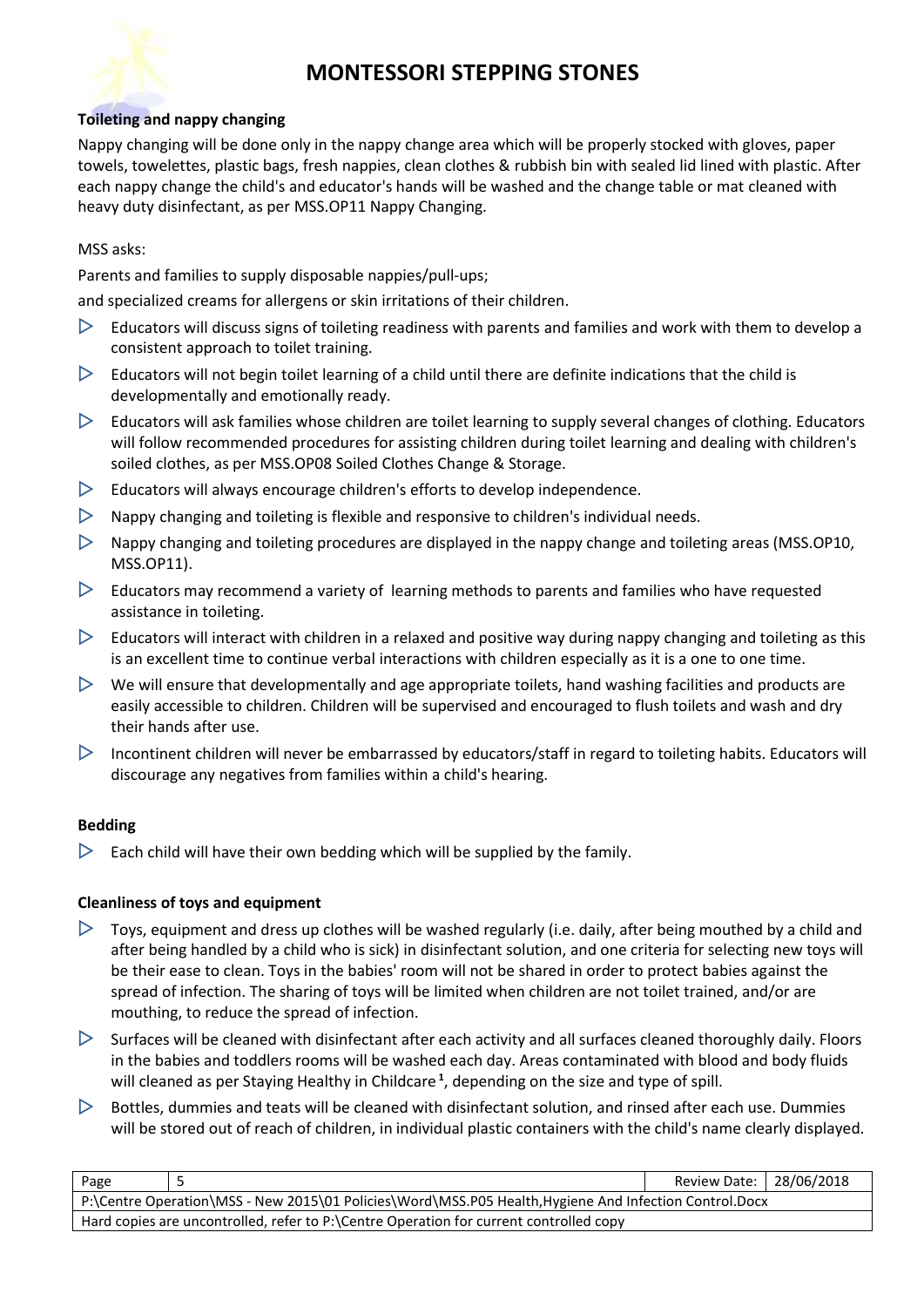

- $\triangleright$  Each child will be provided with their own drinking and eating utensils at each mealtime. These utensils will be washed in detergent and warm water after each use. Educators will encourage children not to use drinking or eating utensils which have been used by another child or dropped on the floor.
- $\triangleright$  Educators will ensure that children do not eat food that:
	- $\triangleright$  has been dropped on the floor or;
	- $\triangleright$  has been handled by another child, except where that child has followed hygiene procedures and been involved in the preparation of the food (mainly in school age services).
- $\triangleright$  The rules of hygiene will be included in the child's program and staff will initiate discussion about these subjects with groups and individual children at appropriate times.
- $\triangleright$  Information on hygiene principles and practices will be displayed in the reception area and drawn to the attention of all parents and families on a regular basis.
- $\triangleright$  Any animal or bird kept at Montessori Stepping Stones will be kept in an area that is separate and apart from any area used by children and it and its environment and be maintained in a clean and healthy condition. Any animals will be provided with appropriate veterinary care (e.g. worming, care of sick animals).
- $\triangleright$  Children will be supervised by an adult during contact with animals and discouraged from putting their faces close to animals. Children will wash and dry their hands after touching animals.
- $\triangleright$  Children are not to eat and drink while interacting with animals.

#### **Immunisation against infectious disease**

- $\triangleright$  Parents, Families and Guardians chose to immunise their child against all diseases appropriate to the child's age. A record of the child's current immunisation status will be kept at the service.
- $\triangleright$  Children who are not immunised, do not have a complete immunisation record, are immunosuppressed or are who are receiving medical treatment causing immunosuppression such as chemotherapy will be excluded from care during outbreaks of some infectious diseases in accordance with the National Health & Medical Research Council exclusion guidelines **<sup>2</sup>** , even if their child is well.
- $\triangleright$  The service will keep a stock of up to date information/ pamphlets for parents and educators/staff on immunisation and common infectious diseases and will contact their public health unit if they have any questions regarding infectious diseases.
- $\triangleright$  All staff chose to have immunisations recommended in the service's Staff Immunisation Policy.

#### **Exclusion due to infectious disease**

- $\triangleright$  Information about the service's exclusion policy is in accordance with the National Health and Medical Research Council's exclusion periods and is provided to families in the Parent/Guardian Handbook.
- $\triangleright$  Children and staff with infectious diseases will be excluded from the service in accordance with the National Health and Medical Research Council guidelines. A medical certificate is required after contracting an infectious disease, which must state that the child/staff is well enough to return and does not pose a health risk to other attendees before the adult or child can be re-admitted to the service.
- $\triangleright$  MSS will display a notice at the entrance and use email or distribution of letters/fact sheets where appropriate to notify educators/staff members, families of enrolled children and visitors to the service of exclusion due to infectious disease.
- $\triangleright$  If a child is unwell at home parents/guardians are asked **not** to bring the child to the service.
- If an educator/staff member is unwell they should **not** report to work. Educators/staff members should contact the centre/nominated supervisor/educational leader at the earliest possible time to advise of their inability to report to work.
- If a child becomes unwell whilst at the centre our **Medication and Medical Conditions policy** as well as **Illness policy** will be followed.

| Page                                                                                                  |  | Review Date:   28/06/2018 |  |  |
|-------------------------------------------------------------------------------------------------------|--|---------------------------|--|--|
| P:\Centre Operation\MSS - New 2015\01 Policies\Word\MSS.P05 Health,Hygiene And Infection Control.Docx |  |                           |  |  |
| Hard copies are uncontrolled, refer to P:\Centre Operation for current controlled copy                |  |                           |  |  |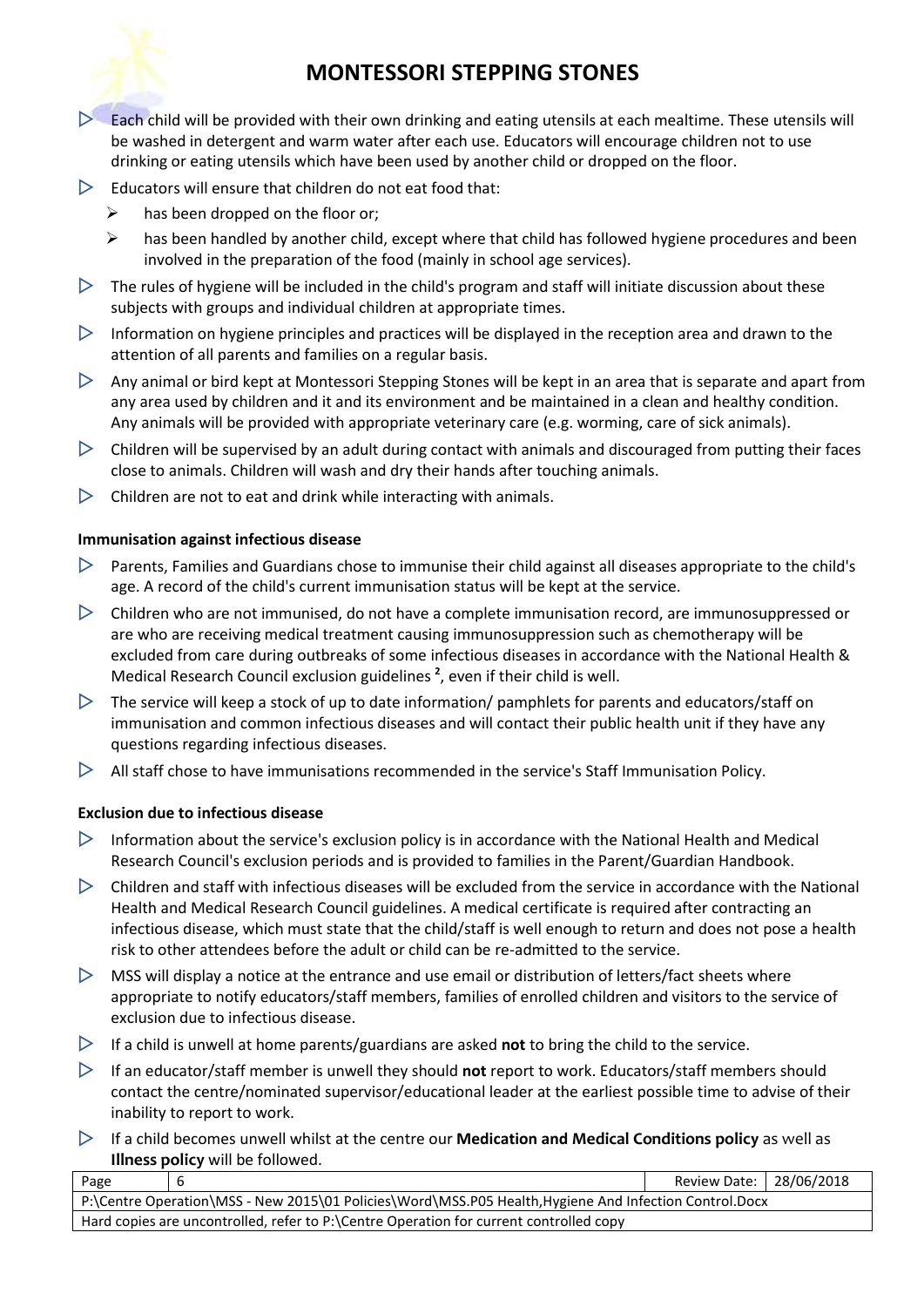

 $\triangleright$  In the case of serious ill health or hospitalisation, the child or educator/staff member will require a medical certificate verifying that their recovery is sufficient to enable their return to the service, from their medical practitioner or specialist.

#### **Blood-Borne Viruses**

- $\triangleright$  It is unlawful to discriminate against anyone infected with blood-borne viruses including HIV, hepatitis B and hepatitis C. As blood borne virus are not transmitted through casual contact, a child with a blood borne illness or any other blood borne impairment shall be treated and comforted by any other child, i.e. by cuddling, giving hugs, holding hands etc.
- $\triangleright$  If an educator/staff member is notified that a child or the child's parent/guardian or any other educator/staff member is infected with a blood borne virus the information will remain confidential. Only with the consent of the person with the virus, or the parent/guardian, can this information be shared with other educators/staff. Deliberate breaches of confidentiality will be a disciplinary offence preceding normal consultative action.

#### **Head Lice**

- $\triangleright$  Educators will examine the heads of children who scratch their heads a lot to look for eggs (nits) or lice near the scalp.
- $\triangleright$  Educators will ensure that a child suspected of being infested does not have close contact with other children for the rest of the day and contact the family to pick up their child from the centre.
- $\triangleright$  When families come to collect their child they will be asked to commence treatment and keep the child away from the service until the day after appropriate treatment has been started, and the lice are removed. If they begin treatment prior to the next day exclusion is not necessary.
- $\triangleright$  The child may return to the service the day after treatment has commenced and all live head lice have been removed. A few remaining eggs are not a reason for continued exclusion. However, the family must continue treatment until all eggs and hatchlings have been removed, usually over the following ten days.
- $\triangleright$  When an incident of head lice occurs at the service, a notice will be displayed and/or SMS/email will be used to advise parents to check their children. A letter will be given to parents advising how to check hair effectively using hair conditioner. It is recommended that children with long hair have their hair tied back to reduce the chance of infestation.
- $\triangleright$  All educators/staff will be given information and training on detecting head lice.
- $\triangleright$  Educators with long hair will be required to wear their hair tied up whilst they are at the service. This will help to prevent them from becoming infected in the event of an outbreak.
- $\triangleright$  Where an educator becomes infected with eggs or lice they will be required to commence treatment on their hair that evening.
- $\triangleright$  If the child's family supplies a hair brush or comb for their child to use at the service, this must be kept in the child's bag to prevent use by other children.

#### **Cleaning up spills of blood and other body fluids**

- $\triangleright$  It is considered that the best way to prevent infection is to follow standard precautions at all times. Standard precautions support the assumption that all blood and body fluids are potentially infectious, therefore hygiene practices that promote infection control are adopted for all contact with blood and body fluids.
- $\triangleright$  Educators/staff will follow recommended guidelines for dealing with spills of blood, faeces, vomit, urine, nasal discharge and other body fluids as explained in Staying Healthy in Child Care in order to protect the health and safety of all children and adults within the service. Disposable gloves will be readily available for use in dealing with spills and hands will be washed after removal of gloves.

| Page                                                                                                  |  | Review Date:   28/06/2018 |  |  |
|-------------------------------------------------------------------------------------------------------|--|---------------------------|--|--|
| P:\Centre Operation\MSS - New 2015\01 Policies\Word\MSS.P05 Health,Hygiene And Infection Control.Docx |  |                           |  |  |
| Hard copies are uncontrolled, refer to P:\Centre Operation for current controlled copy                |  |                           |  |  |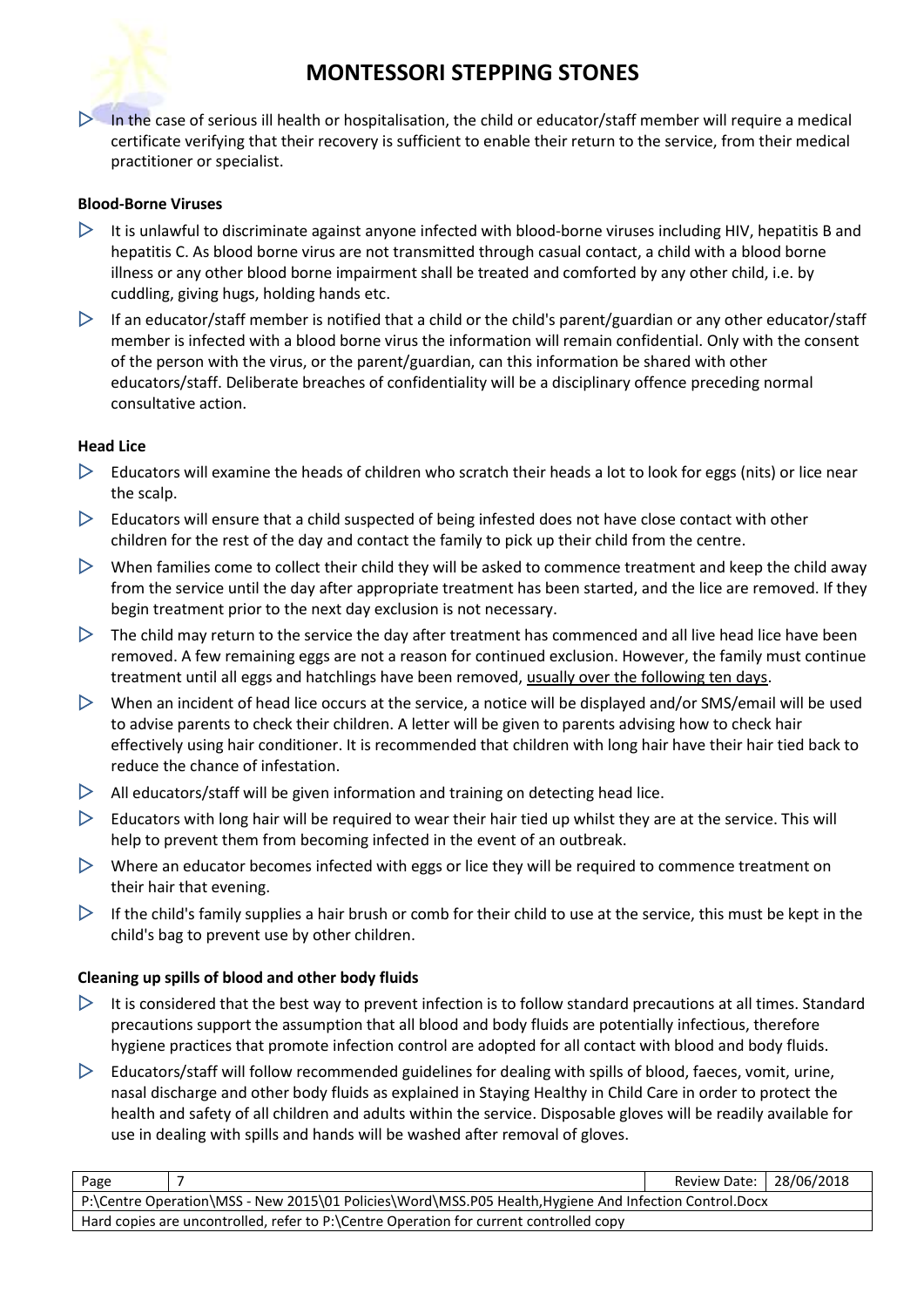

#### **Healthy Environment**

- $\triangleright$  All staff at Montessori Stepping Stones (MSS) will ensure that every effort is made to maintain a high standard of hygiene in the provision education and care including supporting MSS in the maintenance of all equipment and furnishings in a thoroughly safe, clean and hygienic condition and in good repair. In this regard staff will report any equipment and/or area that is not clean or in a safe condition or any evidence of vermin to the Health and Safety representative.
- $\triangleright$  The service is a non-smoking environment. Passive smoking harms the lungs of young children and may trigger an asthma attack.
- $\triangleright$  To ensure all children and educators attending the service are protected from skin damage caused by harmful ultra violet rays of the sun, educators will consistently follow MSS **Sun Protection policy.**
- $\triangleright$  The Sun Protection policy is provided to families both with family Handbook and on a printed handout which is available on request.
- $\triangleright$  All rooms used at Montessori Stepping Stones will be well ventilated to prevent: reduced concentration span; lack of energy, tiredness and lethargy; increased risk of infection and possible asthma attacks.
- $\triangleright$  All windows and doors are fly-screened, an buildings will be protected against flying insects through the use environmentally friendly spray such as Coopex under eaves.
- $\triangleright$  The educator will ensure that lighting, heating and noise levels are comfortable and take into account specific activities (e.g. sleep time) and individual needs.

#### **5. RESPONSIBILITY (IES)**

|                                         | Full                                 |  |
|-----------------------------------------|--------------------------------------|--|
| <b>Process</b>                          | MGT, SUP, EDL                        |  |
| <b>Procedures, Routines &amp; Tasks</b> | SUP, EDL, ED, AED, SFR               |  |
| <b>Review/Evaluation</b>                | SUP, EDL, ED, AED, SFR, CO, PFC, 3rd |  |
| Amendment                               | MGT, SUP, SFR                        |  |

Legend: MGT= Management, SUP=Supervisors, EDL= Educational Leaders , ED=Educator, AED = Assistant Educator, SFR = Safety Rep., CO = Cook, PFC = Parent/Custodian, 3 rd = 3rd Party,

#### **6. REVIEW, EVALUATION & AMENDMENT**

The **Health, Hygiene and Infection Control Policy**, Process, Procedure and/or associated Tasks/Forms are to be reviewed, evaluated and amended as required or immediately if deficiencies are identified (at least once a year from last publishing).

#### **7. PROCEDURES, ROUTINES AND TASKS**

MSS example procedures, useful tools in the implementation of this policy. List your services precise steps for achieving each action. Ask yourself when, how, where and who is responsible for what actions.

- $\triangleright$  Cleanliness and Hygiene Checklist;
- $\triangleright$  Hand washing procedure;
- $\triangleright$  Laundering procedures;
- $\triangleright$  Nappy changing procedure;
- $\triangleright$  Procedures for cleaning toys, equipment, surfaces, floors etc.
- $\triangleright$  Standard hygiene procedure;

| Page                                                                                                  |  | Review Date:   28/06/2018 |  |  |
|-------------------------------------------------------------------------------------------------------|--|---------------------------|--|--|
| P:\Centre Operation\MSS - New 2015\01 Policies\Word\MSS.P05 Health,Hygiene And Infection Control.Docx |  |                           |  |  |
| Hard copies are uncontrolled, refer to P:\Centre Operation for current controlled copy                |  |                           |  |  |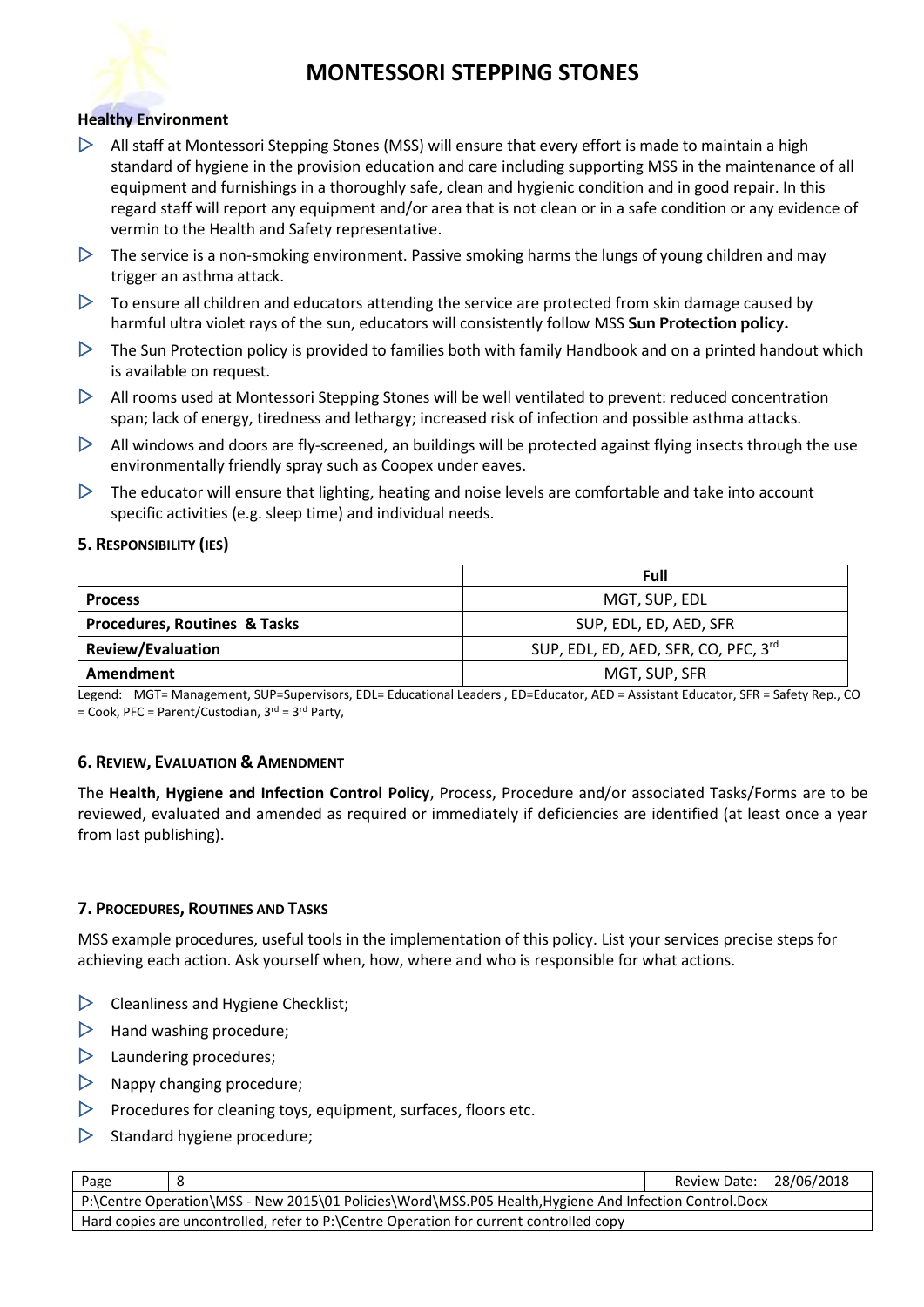

- $\triangleright$  Toileting procedure;
- $\triangleright$  Child Illness Register and Staff Illness Register

### **Links to other Policies**

- The following policies may be linked to this policy:
- $\triangleright$  Accidents, Emergencies and First Aid;
- $\triangleright$  Illness
- $\triangleright$  Maintenance of a Safe Environment
- $\triangleright$  Medication and Medical Conditions
- $\triangleright$  Sun Protection
- $\triangleright$  Supervision

### **8. REFERENCES & RESOURCES**

- National Health and Medical Research Council Staying Healthy in Child Care 4th Edition 2005 Retrieved April 4, 2011, from [http://www.nhmrc.gov.au/files nhmrc/file/publications/synopses/ch43.pdf](http://www.nhmrc.gov.au/files%20nhmrc/file/publications/synopses/ch43.pdf)
- Immunise Australia Program Understanding Childhood Immunisation Booklet Retrieved April 4, 2011, from<http://www.immunise.health.gov.au/internet/immunise/publishing.nsf/Content/IMM52-cnt>
- Medicare Australia Australian Childhood Immunisation Register includes links to state/territory government health departments and other relevant internet sites - Retrieved April 4, 2011, from <http://www.medicareaustralia.gov.au/public/services/acir/index.jsp>
- National Occupational Health and Safety Commission National code of practice for the control of work related exposure to Hepatitis and HIV (Blood-borne) viruses (NOHSC 2010 (2003)) - Retrieved April 4, 2011, from
- [http://www.safeworkaustralia.gov.au/AboutSafeWorkAustralia/WhatWeDo/Publications/Documents/263/N](http://www.safeworkaustralia.gov.au/AboutSafeWorkAustralia/WhatWeDo/Publications/Documents/263/NationalCodeOffiracticeControlWorkRelatedExposureHepatitisHIVVirusesNOHSC2010-2003PDF.pdf) [ationalCodeOffiracticeControlWorkRelatedExposureHepatitisHIVVirusesNOHSC2010-2003PDF.pdf](http://www.safeworkaustralia.gov.au/AboutSafeWorkAustralia/WhatWeDo/Publications/Documents/263/NationalCodeOffiracticeControlWorkRelatedExposureHepatitisHIVVirusesNOHSC2010-2003PDF.pdf)
- Sids and Kids Information Statement Immunisation Retrieved April 4, 2011, from <http://www.sidsandkids.org/wp-content/uploads/Immunisation> 2008 04 Cit-sugg.pdf
- The Royal Children's Hospital Child Care and Children's Health an information sheet for parents (Sept 2008) - Hygiene and infection control - Retrieved April 4, 2011, from
- <http://www.rch.org.au/emplibrary/ecconnections/CCH> P Sept2008 English.pdf
- Worksafe WA Reducing the risk of infectious diseases in child care workplaces Guidance note Retrieved 16 March 2011, fro[m http://www.commerce.wa.gov.au/WorkSafe/PDF/Guidance](http://www.commerce.wa.gov.au/WorkSafe/PDF/Guidance) notes/Guide-diseases in child care.pdf
- Oberklaid, F. (2004). *Health in early childhood settings*. NSW: Pademelon Press.
- Owens, A. (2003). Handwashing and nose wiping. *Childcare and Children's Health*, 6 (2), 1-2.
- The Meningitis Centre. (2005). *The facts about meningitis*. [Brochure]. WA: The Western Australian Department of Health.
- Anaphylaxis Australia [www.allergyfacts.org.au/foodalerts.asp](http://www.allergyfacts.org.au/foodalerts.asp) (2010)
- Asthma Foundations Australia [www.asthmaaustralia.org.au](http://www.asthmaaustralia.org.au/) (2010)
- Immunise Australia Program [www.immunise.health.gov.au](http://www.immunise.health.gov.au/) (2010)
- National Health and Medical Research Council [www.nhmrc.gov.au](http://www.nhmrc.gov.au/) (2010)
- Raising Children Network [www.raisingchildren.net.au](http://www.raisingchildren.net.au/) (2010)

| Page                                                                                                   |  | Review Date:   28/06/2018 |  |  |
|--------------------------------------------------------------------------------------------------------|--|---------------------------|--|--|
| P:\Centre Operation\MSS - New 2015\01 Policies\Word\MSS.P05 Health, Hygiene And Infection Control.Docx |  |                           |  |  |
| Hard copies are uncontrolled, refer to P:\Centre Operation for current controlled copy                 |  |                           |  |  |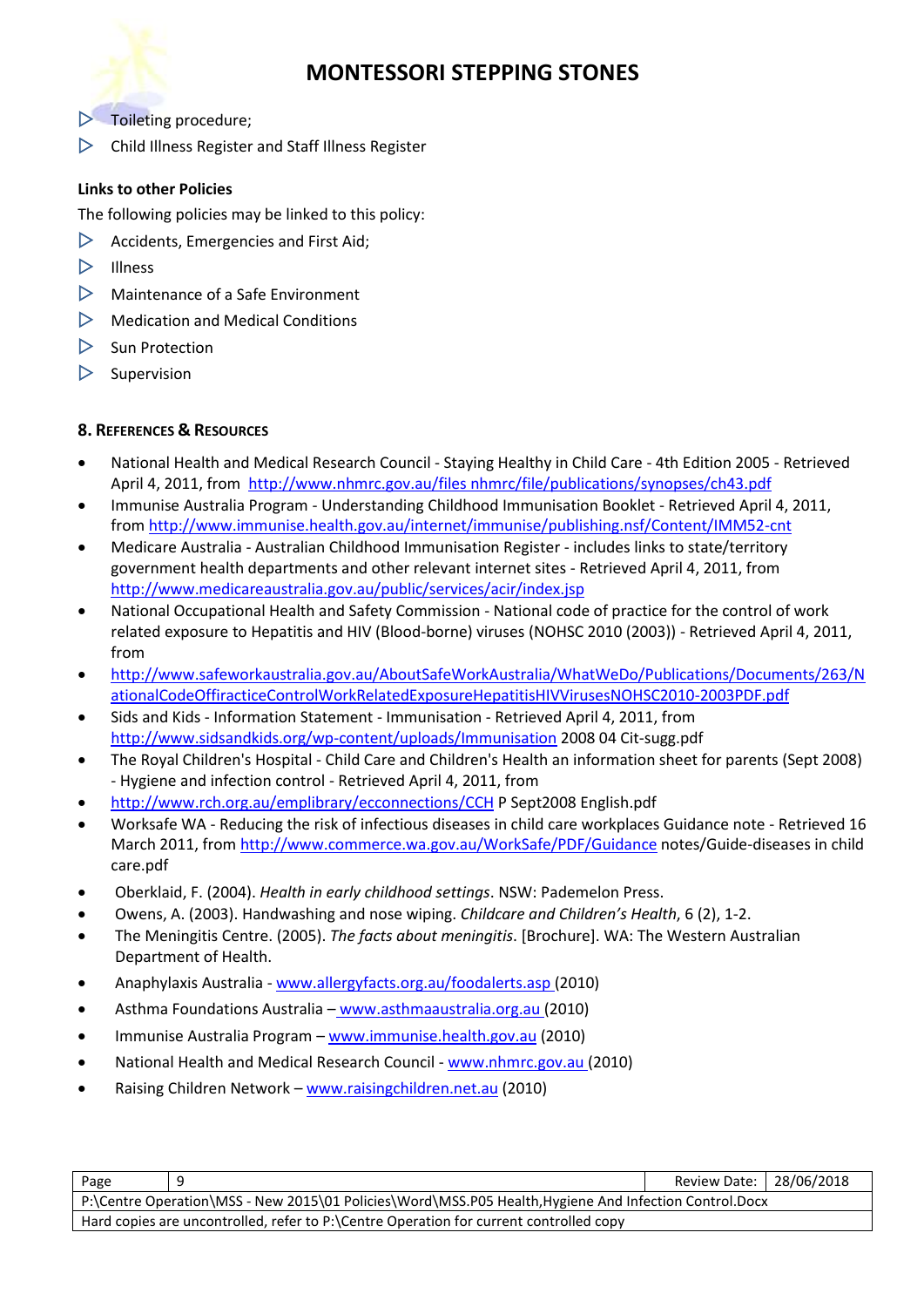

#### **ANNEX**

## **Recommended Minimum Periods of Exclusion**

National Health and Medical Research Council. *Staying Healthy in Child Care*. 4th edition, Commonwealth of Australia 2005.

Children who are unwell should not attend the service.

Definition of 'Contacts' will vary according to disease. Please refer to specific Fact Sheets for definition of 'Contacts'.

#### **Amoebiasis (Entamoeba histolytica)**

- $\triangleright$  Exclude until there has not been a loose bowel motion for 24 hours.
- ➢ Exclusion of Contacts Not excluded.

#### **Campylobacter**

- $\triangleright$  Exclude until there has not been a loose bowel motion for 24 hours.
- ➢ Exclusion of Contacts Not excluded.

#### **Candidiasis (See 'Thrush')**

#### **Chickenpox (Varicella)**

➢ Exclude until all blisters have dried. This is usually at least 5 days after the rash first appeared in unimmunised children and less in immunised children. Any child with an immune deficiency (for example, leukaemia) or receiving chemotherapy should be excluded for their own protection. Otherwise, not excluded.

#### **CMV (Cytomegalovirus infection)**

- $\triangleright$  Exclusion is NOT necessary.
- ➢ Exclusion of Contacts Not excluded.

#### **Cryptosporidium infection**

- $\triangleright$  Exclude until there has not been a loose bowel motion for 24 hours.
- $\triangleright$  Exclusion of Contacts Not excluded.

#### **Diarrhoea (No organism identified)**

- $\triangleright$  Exclude until there has not been a loose bowel motion for 24 hours.
- ➢ Exclusion of Contacts Not excluded.

#### **Diphtheria**

- $\triangleright$  Exclude until medical certificate of recovery is received following at least 2 negative throat swabs, the first swab not less than 24 hours after finishing a course of antibiotics followed by another swab 48 hours later.
- $\triangleright$  Exclude contacts that live in the same house until cleared to return by an appropriate health authority.

#### **German measles (See 'Rubella')**

#### **Giardiasis**

- $\triangleright$  Exclude until there has not been a loose bowel motion for 24 hours.
- ➢ Exclusion of Contacts Not excluded.

| Page                                                                                                   | 10 | Review Date: 28/06/2018 |  |
|--------------------------------------------------------------------------------------------------------|----|-------------------------|--|
| P:\Centre Operation\MSS - New 2015\01 Policies\Word\MSS.P05 Health, Hygiene And Infection Control.Docx |    |                         |  |
| Hard copies are uncontrolled, refer to P:\Centre Operation for current controlled copy                 |    |                         |  |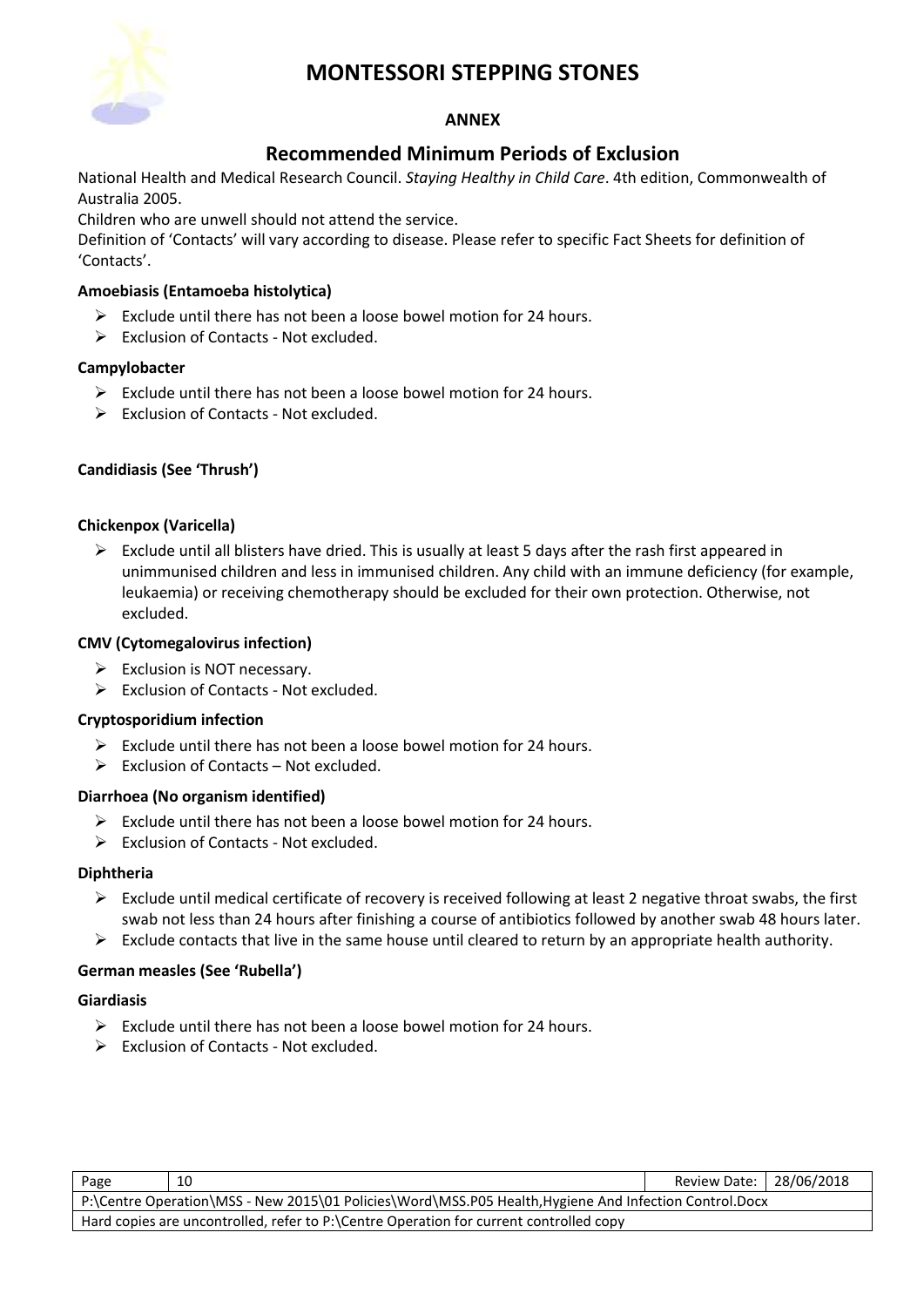

#### **Glandular fever (Mononucleosis, EBV infection)**

- ➢ Exclusion is NOT necessary.
- ➢ Exclusion of Contacts Not excluded.

#### **Hand, foot and mouth disease**

- $\triangleright$  Exclude until all blisters have dried.
- $\triangleright$  Exclusion of Contacts Not excluded.

#### **Haemophilus influenzae type b (Hib)**

- $\triangleright$  Exclude until the individual has received appropriate antibiotic treatment for at least 4 days.
- ➢ Exclusion of Contacts Not excluded.

#### **Head lice (Pediculosis)**

- ➢ Exclusion is NOT necessary if effective treatment is commenced prior to the next day at child care (i.e. the child doesn't need to be sent home immediately if head lice are detected).
- ➢ Exclusion of Contacts Not excluded.

#### **Hepatitis A**

- $\triangleright$  Exclude until a medical certificate of recovery is received, but not before seven days after the onset of jaundice.
- ➢ Exclusion of Contacts Not excluded.

#### **Hepatitis B**

- ➢ Exclusion is NOT necessary.
- ➢ Exclusion of Contacts Not excluded.

#### **Hepatitis C**

- ➢ Exclusion is NOT necessary.
- ➢ Exclusion of Contacts Not excluded.

#### **Herpes simplex (cold sores, fever blisters)**

- $\triangleright$  Exclusion is not necessary if the individual is developmentally capable of maintaining hygiene practices to minimise the risk of transmission.
- $\triangleright$  If the individual is unable to comply with these practices they should be excluded until the sores are dry. Sores should be covered by a dressing where possible.
- ➢ Exclusion of Contacts Not excluded.

#### **Human Immunodeficiency Virus (HIV/AIDS)**

- ➢ Exclusion is NOT necessary. If the individual is severely immunocompromised, they will be vulnerable to other individuals' illnesses.
- ➢ Exclusion of Contacts Not excluded.

#### **Hydatid disease**

- ➢ Exclusion is NOT necessary.
- ➢ Exclusion of Contacts Not excluded.

#### **Impetigo (school sores)**

- $\triangleright$  Exclude until appropriate antibiotic treatment has commenced. Any sores on exposed skin should be covered with a watertight dressing.
- ➢ Exclusion of Contacts Not excluded.

| Page                                                                                                   | -11 | Review Date:   28/06/2018 |  |
|--------------------------------------------------------------------------------------------------------|-----|---------------------------|--|
| P:\Centre Operation\MSS - New 2015\01 Policies\Word\MSS.P05 Health, Hygiene And Infection Control.Docx |     |                           |  |
| Hard copies are uncontrolled, refer to P:\Centre Operation for current controlled copy                 |     |                           |  |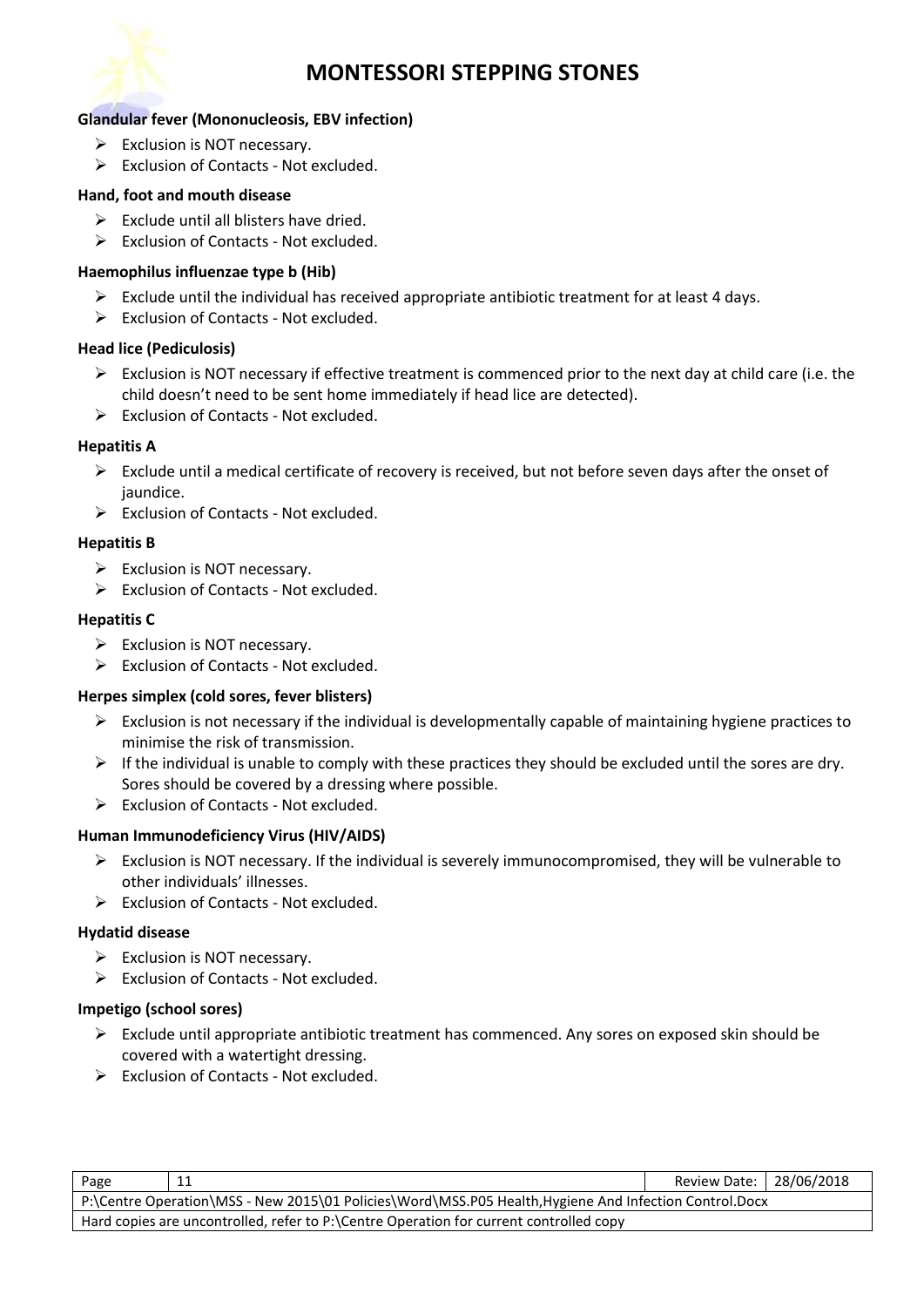

#### **Influenza and influenza-like illnesses**

- $\triangleright$  Exclude until well.
- ➢ Exclusion of Contacts Not excluded.

#### **Legionnaires' disease**

- $\triangleright$  Exclusion is NOT necessary.
- ➢ Exclusion of Contacts Not excluded.

#### **Leprosy**

- $\triangleright$  Exclude until approval to return has been given by an appropriate health authority.
- ➢ Exclusion of Contacts Not excluded.

#### **Measles**

- $\triangleright$  Exclude for 4 days after the onset of the rash.
- $\triangleright$  Immunised and immune contacts are not excluded.
- ➢ Non-immunised contacts of a case are to be excluded from child care until 14 days after the first day of appearance of rash in the last case, unless immunised within 72 hours of first contact during the infectious period with the first case.
- ➢ All immunocompromised children should be excluded until 14 days after the first day of appearance of rash in the last case.

#### **Meningitis (bacterial)**

- $\triangleright$  Exclude until well and has received appropriate antibiotics.
- ➢ Exclusion of Contacts Not excluded.

#### **Meningitis (viral)**

- $\triangleright$  Exclude until well.
- ➢ Exclusion of Contacts Not excluded.

#### **Meningococcal infection**

Exclude until appropriate antibiotic treatment has been completed. Exclusion of Contacts - Not excluded.

#### **Molluscum contagiosum**

- $\triangleright$  Exclusion is NOT necessary.
- ➢ Exclusion of Contacts Not excluded.

#### **Mumps**

- ➢ Exclude for nine days or until swelling goes down (whichever is sooner).
- ➢ Exclusion of Contacts Not excluded.

#### **Norovirus**

- ➢ Exclude until there has not been a loose bowel motion or vomiting for 48 hours.
- ➢ Exclusion of Contacts Not excluded.

#### **Parvovirus infection (fifth disease, erythema infectiosum, slapped cheek syndrome).**

- $\triangleright$  Exclusion is NOT necessary.
- ➢ Exclusion of Contacts Not excluded.

#### **Pertussis (See 'Whooping Cough')**

| Page                                                                                                   | 12 | Review Date:   28/06/2018 |  |
|--------------------------------------------------------------------------------------------------------|----|---------------------------|--|
| P:\Centre Operation\MSS - New 2015\01 Policies\Word\MSS.P05 Health, Hygiene And Infection Control.Docx |    |                           |  |
| Hard copies are uncontrolled, refer to P:\Centre Operation for current controlled copy                 |    |                           |  |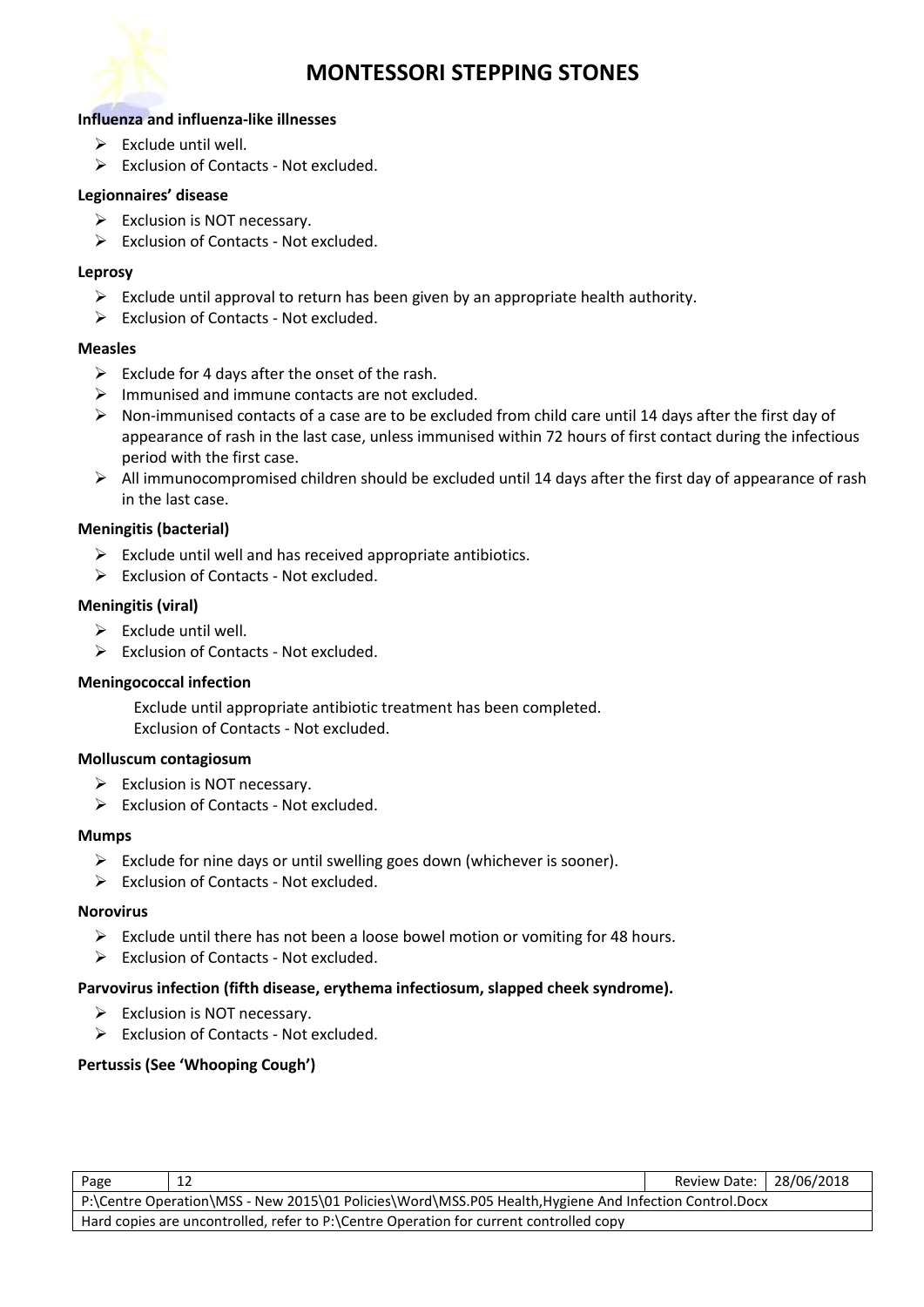

#### **Respiratory Syncytial virus**

- ➢ Exclusion is NOT necessary.
- ➢ Exclusion of Contacts Not excluded.

#### **Ringworm/tinea**

- $\triangleright$  Exclude until the day after appropriate antifungal treatment has commenced.
- ➢ Exclusion of Contacts Not excluded.

#### **Roseola**

- ➢ Exclusion is NOT necessary.
- ➢ Exclusion of Contacts Not excluded.

#### **Ross River virus**

- $\triangleright$  Exclusion is NOT necessary.
- ➢ Exclusion of Contacts Not excluded.

#### **Rotavirus infection**

- ➢ Children are to be excluded from the service until there has not been a loose bowel motion or vomiting for 24 hours.
- ➢ Exclusion of Contacts Not excluded.

#### **Rubella (German measles)**

- $\triangleright$  Exclude until fully recovered or for at least four days after the onset of the rash.
- ➢ Exclusion of Contacts Not excluded.

#### **Salmonella infection**

 $\triangleright$  Exclude until there has not been a loose bowel motion for 24 hours. Exclusion of Contacts - Not excluded.

#### **Scabies**

- $\triangleright$  Exclude until the day after appropriate treatment has commenced.
- ➢ Exclusion of Contacts Not excluded.

#### **Scarlet fever (See 'Streptococcal sore throat')**

#### **School sores (See 'Impetigo')**

#### **Shigella infection**

- $\triangleright$  Exclude until there has not been a loose bowel motion for 24 hours
- ➢ Exclusion of Contacts Not excluded.

#### **Streptococcal sore throat (including scarlet fever)**

- $\triangleright$  Exclude until the individual has received antibiotic treatment for at least 24 hours and feels well.
- ➢ Exclusion of Contacts Not excluded.

#### **Thrush (candidiasis)**

- ➢ Exclusion is NOT necessary.
- ➢ Exclusion of Contacts Not excluded.

#### **Toxoplasmosis**

- ➢ Exclusion is NOT necessary.
- ➢ Exclusion of Contacts Not excluded.

| Page                                                                                                  | 13 | Review Date:   28/06/2018 |  |
|-------------------------------------------------------------------------------------------------------|----|---------------------------|--|
| P:\Centre Operation\MSS - New 2015\01 Policies\Word\MSS.P05 Health,Hygiene And Infection Control.Docx |    |                           |  |
| Hard copies are uncontrolled, refer to P:\Centre Operation for current controlled copy                |    |                           |  |